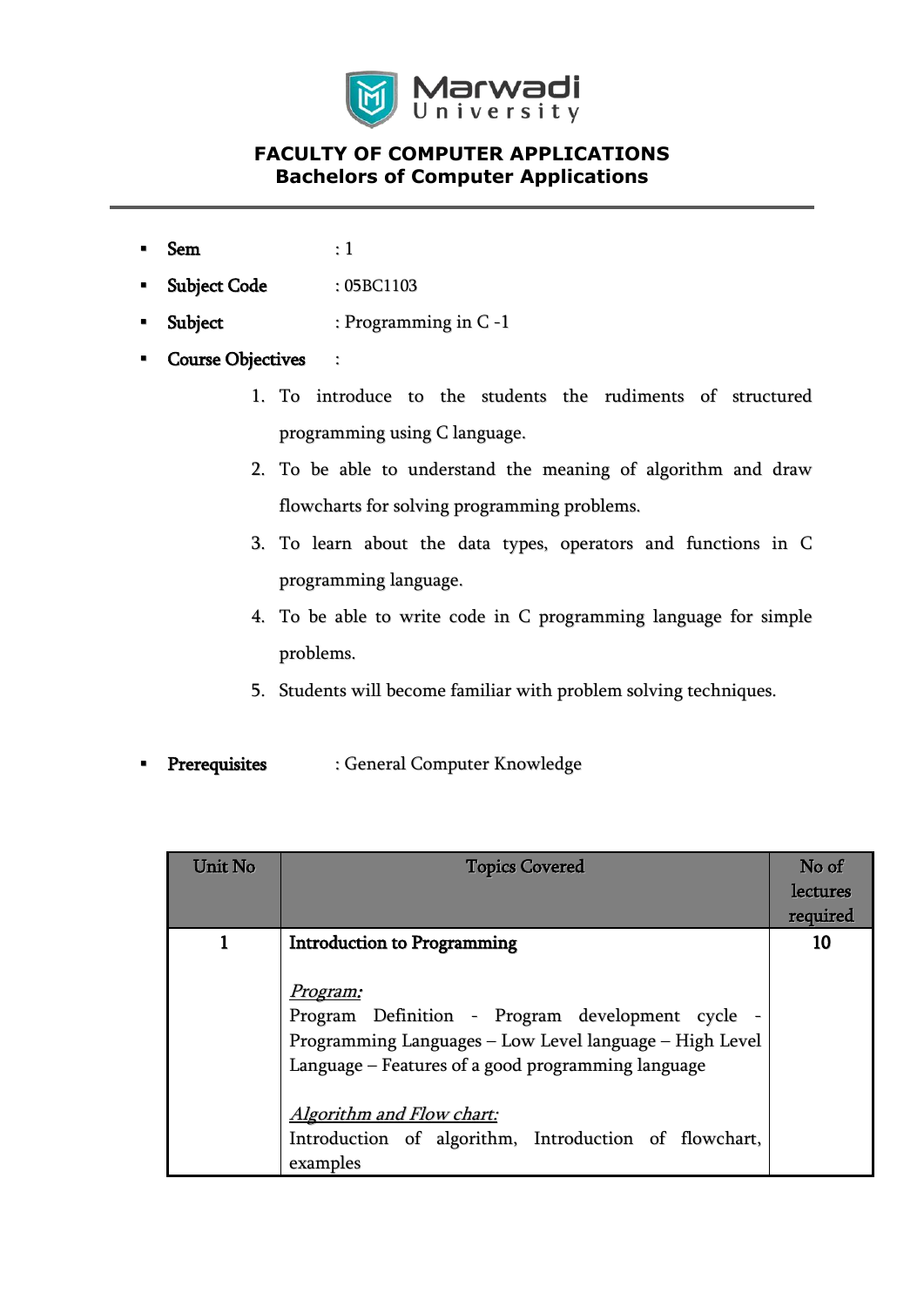

|                | -<br>9991.14PM                                                 |    |
|----------------|----------------------------------------------------------------|----|
| $\overline{2}$ | C Program Basics                                               | 10 |
|                | Introduction to C.                                             |    |
|                | History of C - Features of C Language - Structure of a C       |    |
|                | program - Execution of C Program : Compiling, Link and         |    |
|                | Run a program.                                                 |    |
|                | Variables and Constants:                                       |    |
|                | C character set – Tokens – Constants - Keywords –              |    |
|                | identifiers and Variables - Data types and storage -           |    |
|                | Declaration of variables $-$ Assigning values to variables $-$ |    |
|                | Escape sequences - Defining symbolic constants                 |    |
| 3              | <b>Operators and IO Statements</b>                             | 10 |
|                | <u>C Operators :</u>                                           |    |
|                | Arithmetic, Logical, Assignment, Relational, Increment and     |    |
|                | Decrement, Conditional, Bit wise, Special - Operator           |    |
|                | Precedence and Associatively - C Expressions - Arithmetic      |    |
|                | $expressions - Evaluation of expressions - Type conversions$   |    |
|                | in expressions - Type cast operator                            |    |
|                |                                                                |    |
|                | <u>I/O statements</u> :                                        |    |
|                | Reading a character - Writing a Character - Formatted          |    |
|                | input, formatted output                                        |    |
| 4              | <b>Control Structures</b>                                      | 4  |
|                | <b>Branching</b>                                               |    |
|                | Introduction – Simple if statement - if-else - else-if ladder, |    |
|                | nested if-else - Switch statement - go to statement - Simple   |    |
|                | programs.                                                      |    |
|                | Looping Statements:                                            |    |
|                |                                                                |    |
|                | while, do-while statements, for loop, break & continue         |    |
|                | statement.                                                     |    |
|                |                                                                |    |
|                |                                                                |    |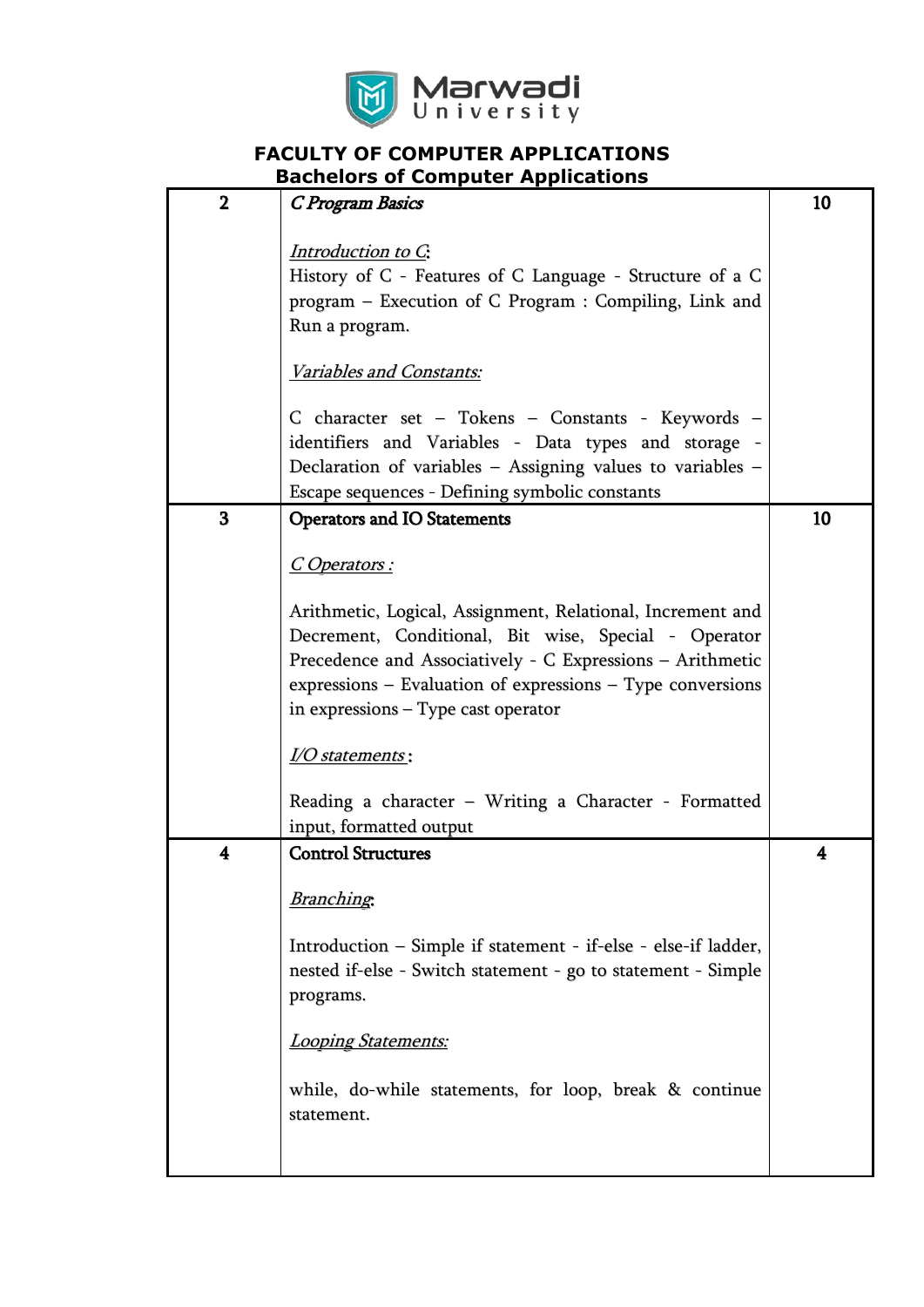

| 5 | <b>Function&amp; Preprocessor directives</b>               | 10 |
|---|------------------------------------------------------------|----|
|   |                                                            |    |
|   | <i>Functions:</i>                                          |    |
|   | Library functions (Mathematical and Character), Need for   |    |
|   | user-Defined functions- Elements of User-Defined           |    |
|   | Functions – Definition of Functions – Return Values and    |    |
|   | their types - Function Calls - Function Declaration -      |    |
|   | Categories of Functions – No Argument No Return Values –   |    |
|   | Arguments but No Return Values – Arguments with Return     |    |
|   | Values - No Arguments with Return Values – Nesting of      |    |
|   | Functions – Recursion                                      |    |
|   |                                                            |    |
|   | <u>Preprocessor directive:</u>                             |    |
|   | Introduction, Macro Substitution, File Inclusion, Compiler |    |
|   | <b>Control Directives</b>                                  |    |
|   |                                                            |    |

#### Course Outcomes:

- 1. Ability to develop understanding of Procedure Oriented Programming Language
- 2. Ability to illustrate the flowchart and design analgorithm for a given problem
- 3. Ability to use conditional and iterative statements.
- 4. Ability to develop user defined functions for the different applications.
- 5. Ability to use preprocessor directives for the file inclusion and macro substitutions.

### Text Book :

- 1. Programming in ANSI C, by E.Balagurusamy, Publisher McGraw Hill, Seventh Edition.
- 2. Programming in C, PradipDey, Manas Ghosh, Publisher Oxford Higher Education, Second Edition

#### Reference Books :

- 1. Let us C, by YashwantKanitkar, Publisher BPB Publications
- 2. Programming with ANSI and Turbo C, by Ashok N Kamthane, Publisher Pearson Education
- 3. C: The Complete Reference, by Herbert Schildt, Publisher Tata McGraw Hill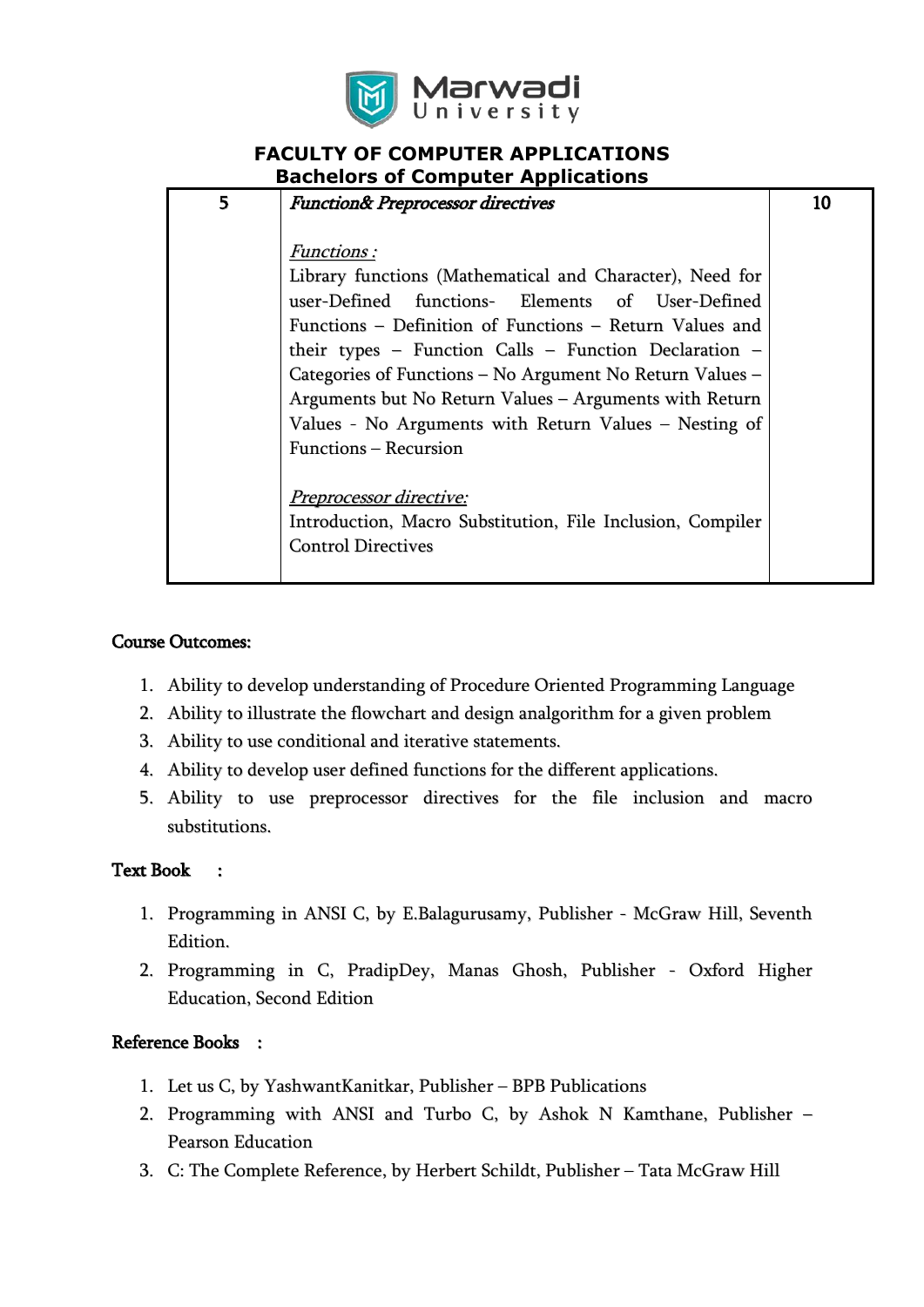

#### Web References:

- 1. https://www.w3schools.in/c-tutorial
- 2. https://www.tutorialspoint.com/cprogramming

#### App References:

- 1. W3Schools App
- 2. Tutorials Point App

### Syllabus Coverage from text /reference book & web/app reference:

| Unit No | <b>Chapter Number</b>         |
|---------|-------------------------------|
|         | Book $-2$ , Ch $-1$           |
|         | $Book - 1, Ch - 1, Ch - 2$    |
| 3       | $Book - 1, Ch - 3, Ch - 4$    |
|         | Book – 1, $Ch - 5$ , $Ch - 6$ |
|         | $Book - 1, Ch - 9, Ch - 14$   |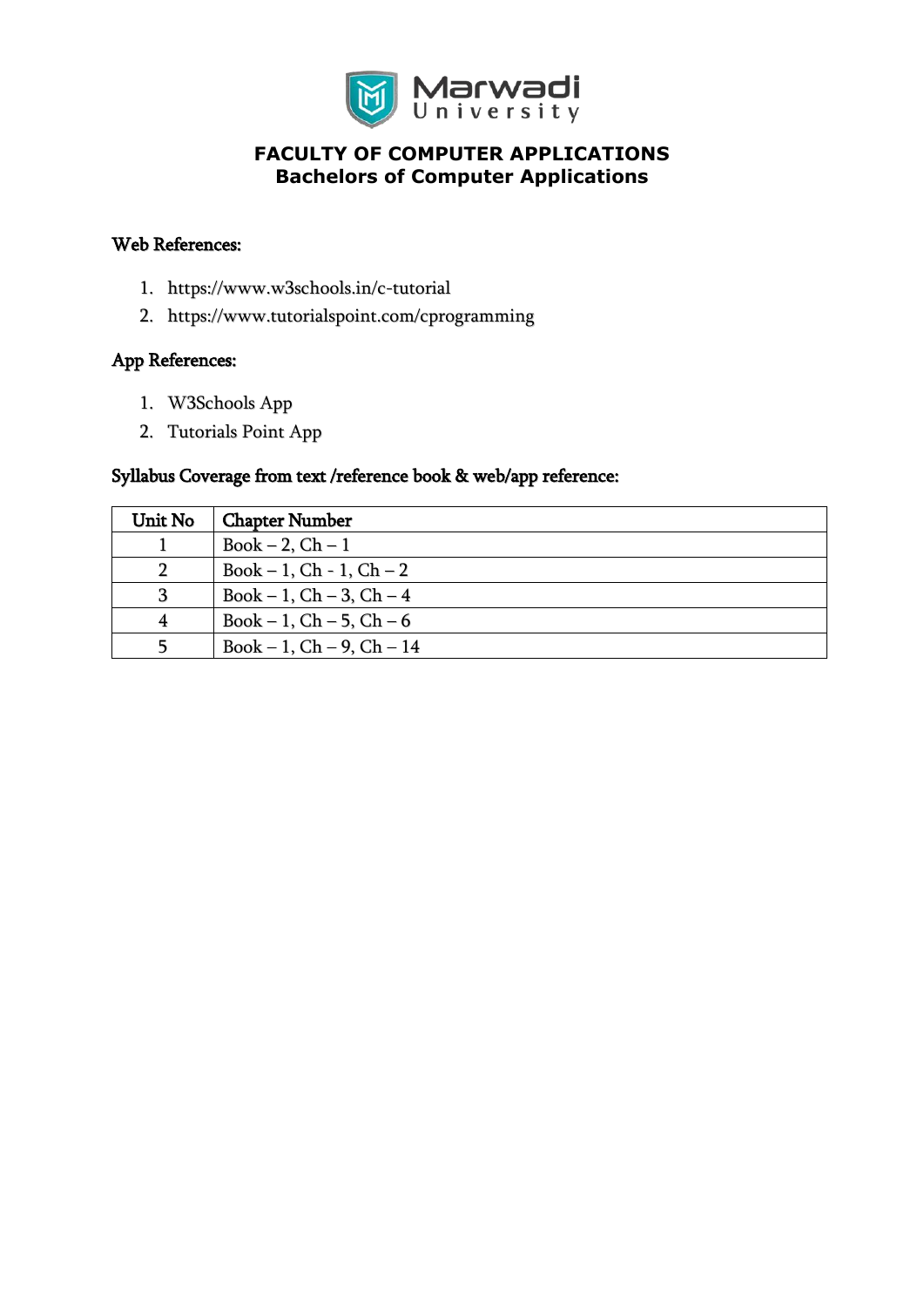

# PRACTICALS

| Unit<br>No     | <b>List of Practicals</b>                                                                           |  |  |  |  |
|----------------|-----------------------------------------------------------------------------------------------------|--|--|--|--|
| $\mathbf{1}$   | Draw Algorithm and Flow chart for the following Definitions                                         |  |  |  |  |
|                |                                                                                                     |  |  |  |  |
|                | Print "Hello World".<br>1.<br>2.<br>Takes 2 Values from user and Perform All Arithmetic Operations. |  |  |  |  |
|                | 3.<br>Print numbers from 1 to 20.                                                                   |  |  |  |  |
|                | Input 3 values from user and find out its Average.<br>4.                                            |  |  |  |  |
|                | 5.<br>Calculate the Square and Cube of a number.                                                    |  |  |  |  |
|                | Interchange the value of two numbers.<br>6.                                                         |  |  |  |  |
|                | 7.<br>Find largest out of three numbers                                                             |  |  |  |  |
|                | 8.<br>Find out Fibonacci series up to given n values                                                |  |  |  |  |
|                | Find out Number is Odd or Even<br>9.                                                                |  |  |  |  |
|                | 10.<br>Find out sum of digits of a given number.                                                    |  |  |  |  |
|                |                                                                                                     |  |  |  |  |
| $\overline{2}$ | 1.<br>Write a Program to Print "Hello World".                                                       |  |  |  |  |
|                | 2.                                                                                                  |  |  |  |  |
|                | Write a Program that takes 2 Values from user and Perform All Arithmetic<br>Operation.              |  |  |  |  |
|                |                                                                                                     |  |  |  |  |
|                | 3.<br>Write a program that takes 3 values for Principle Amount, Rate of Interest                    |  |  |  |  |
|                | and No. of Years and find out Simple Interest.                                                      |  |  |  |  |
|                |                                                                                                     |  |  |  |  |
|                |                                                                                                     |  |  |  |  |
|                | 4.<br>Write a program that input value from user and find out Area of Circle.                       |  |  |  |  |
|                |                                                                                                     |  |  |  |  |
|                | 5.<br>Write a program that input two values from user and find out Area of<br>Rectangle.            |  |  |  |  |
|                |                                                                                                     |  |  |  |  |
|                |                                                                                                     |  |  |  |  |
|                | Write a program that input 3 values from user and find out its Average.<br>6.                       |  |  |  |  |
|                |                                                                                                     |  |  |  |  |
|                | 7.<br>Write a program to Calculate the Square and Cube of a number.                                 |  |  |  |  |
|                |                                                                                                     |  |  |  |  |
|                | Write a program Interchange the value of two numbers using third<br>8.                              |  |  |  |  |
|                | variable.                                                                                           |  |  |  |  |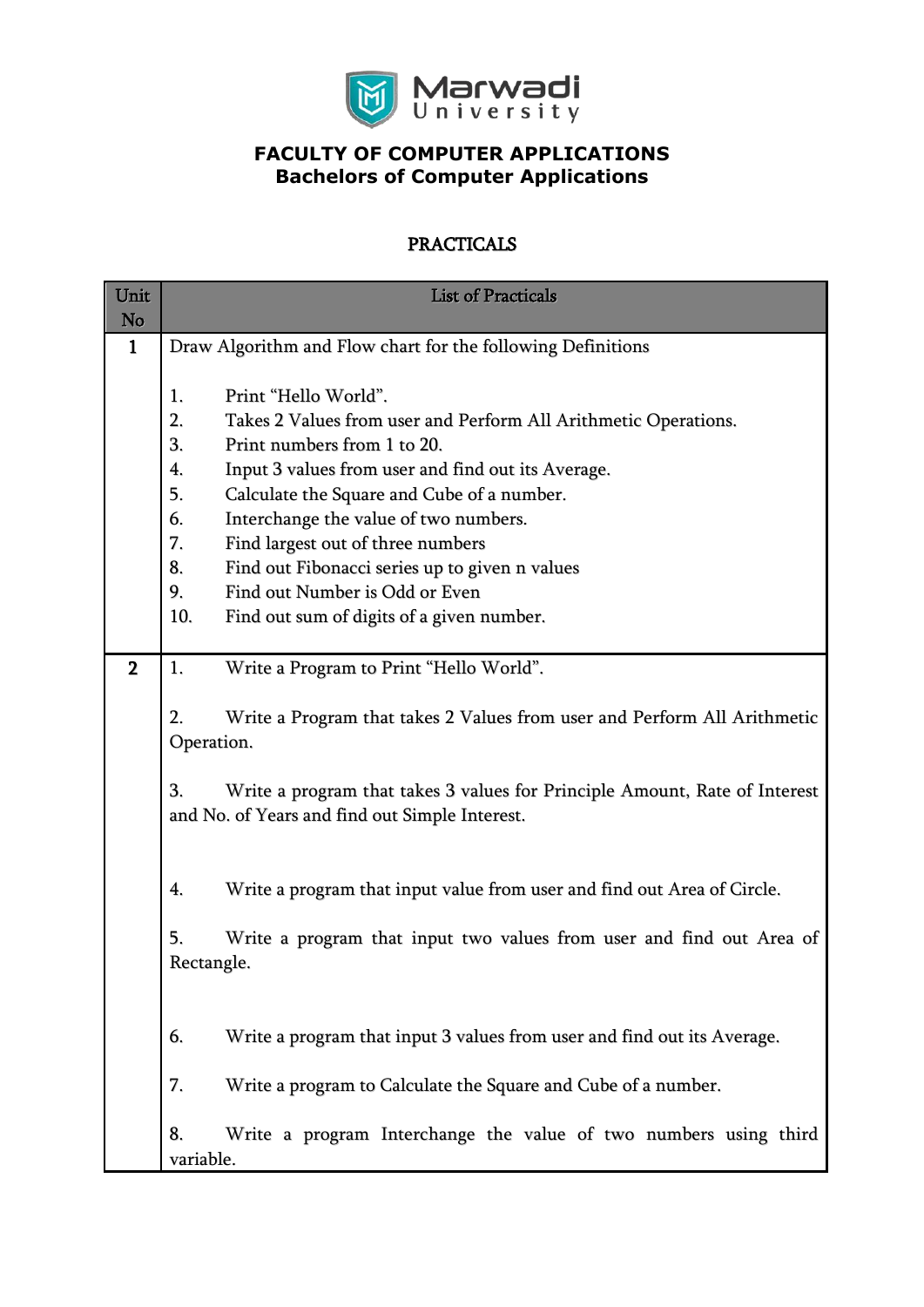

|   | Write a program Interchange the value of two numbers without using third<br>9.                                                                                                                                                                                                                                                                                                                                                    |
|---|-----------------------------------------------------------------------------------------------------------------------------------------------------------------------------------------------------------------------------------------------------------------------------------------------------------------------------------------------------------------------------------------------------------------------------------|
|   | variable.                                                                                                                                                                                                                                                                                                                                                                                                                         |
|   | 10.<br>Write a program to convert temperature Fahrenheit to Celsius.                                                                                                                                                                                                                                                                                                                                                              |
|   | Write a program that input quantity, price, discount and display final<br>11.                                                                                                                                                                                                                                                                                                                                                     |
|   | amount.                                                                                                                                                                                                                                                                                                                                                                                                                           |
|   | 12.<br>Write a program that input selling amount and calculate 25% commission                                                                                                                                                                                                                                                                                                                                                     |
|   | on selling.                                                                                                                                                                                                                                                                                                                                                                                                                       |
|   | 13.<br>Write a program to input height and breadth and find out area of triangle.                                                                                                                                                                                                                                                                                                                                                 |
| 3 | Write a program that input 2 values from user and find out Maximum.<br>1.                                                                                                                                                                                                                                                                                                                                                         |
|   | 2.<br>Write a program that input 2 values from user and find out Minimum.                                                                                                                                                                                                                                                                                                                                                         |
|   | 3.<br>Write a program that input age from user if age $> = 18$ then print person is<br>eligible for vote else person is not eligible for vote.                                                                                                                                                                                                                                                                                    |
|   | Write a program that input value from user and find out number is even or<br>4.                                                                                                                                                                                                                                                                                                                                                   |
|   | odd.                                                                                                                                                                                                                                                                                                                                                                                                                              |
|   |                                                                                                                                                                                                                                                                                                                                                                                                                                   |
|   | 5.<br>Write a program that input 2 number from user and find out number is                                                                                                                                                                                                                                                                                                                                                        |
|   | equal or not.                                                                                                                                                                                                                                                                                                                                                                                                                     |
|   |                                                                                                                                                                                                                                                                                                                                                                                                                                   |
|   | Write a program that Input Salary From the user if salary Greater than or<br>6.<br>equal to 5000 then $hr=5\%$ of basic salary, ta=6% of basic salary, da=4% of basic<br>salary and pf=5% of basic salary. but if salary is less than 5000 then<br>hra=4%,ta=5%,da=3% and pf=4%.find out gross salary. printhra,ta,da,pf and gross<br>salary(Hint: take all variable as float. formula for gross salary=salary+hra+ta+da-<br>pf). |
|   | Write a C Program to input price quantity of an item from user and display<br>7.<br>final payment according to following condition.<br>If total purchase(price*quantity) is greater than Rs.1000 then calculate discount<br>15% otherwise calculate discount 10% of total rupees.                                                                                                                                                 |
|   | 8.<br>Write a program to input year and find whether year is leap year or<br>not.(Hint Use % Sign)                                                                                                                                                                                                                                                                                                                                |
|   | 9.<br>Write a program to input two values from user and check whether the first<br>number is divisible by second or not. (Hint Use % Sign)                                                                                                                                                                                                                                                                                        |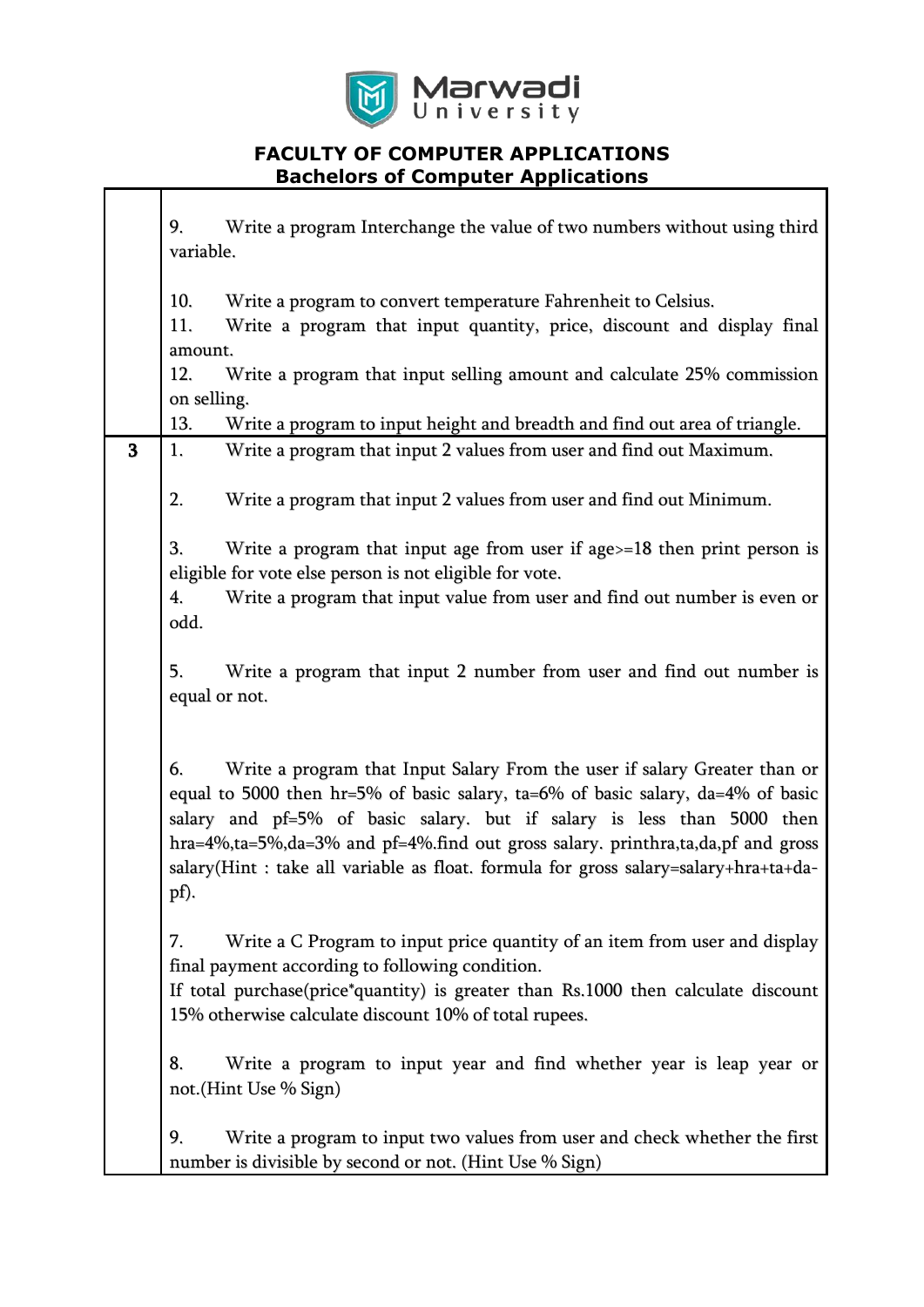

|   | 10.<br>Write a program to Input a character, if it is capital convert into small else<br>convert into capital.                     |                                                                                                  |  |  |  |  |
|---|------------------------------------------------------------------------------------------------------------------------------------|--------------------------------------------------------------------------------------------------|--|--|--|--|
|   | 11.<br>Write a program that input one character from user and find out that<br>character is vowel or not. (aeiou is called vowel). |                                                                                                  |  |  |  |  |
|   | 12.                                                                                                                                | Write programs that find out character is in uppercase or lowercase.                             |  |  |  |  |
|   |                                                                                                                                    | Using IfElseIf or Switch Case                                                                    |  |  |  |  |
|   | 13.                                                                                                                                | Input Three Values from user and Find Maximum.                                                   |  |  |  |  |
|   | 14.<br>Input Three Values from user and Find Minimum.                                                                              |                                                                                                  |  |  |  |  |
|   | 15.<br>RollNumber,<br>Subjects<br>find<br>Input<br>Marks of<br>5<br>and<br>out<br>Total, Percentage, Result and Grade.             |                                                                                                  |  |  |  |  |
|   | 16.                                                                                                                                | Input day in number and print in text (for Example input 1 then Output<br>Monday)                |  |  |  |  |
|   | 17.                                                                                                                                | Input Month in number and print in text(for example input 1 then output<br>January)              |  |  |  |  |
|   | 18.                                                                                                                                | Input number and check whether the number is positive, negative or zero.                         |  |  |  |  |
|   |                                                                                                                                    |                                                                                                  |  |  |  |  |
| 4 | 1.                                                                                                                                 | Write a program that Print 1 2 3 4  10                                                           |  |  |  |  |
|   |                                                                                                                                    | 2.<br>Write a program that Print $246$ 20                                                        |  |  |  |  |
|   |                                                                                                                                    | Write a program that Print $1357$ N<br>3.                                                        |  |  |  |  |
|   | 5.                                                                                                                                 | Write a program that Print 100 99 98 90<br>4.                                                    |  |  |  |  |
|   | 6.                                                                                                                                 | Write a program that Print 200 198 196  180                                                      |  |  |  |  |
|   | 7.                                                                                                                                 | Write a program that Print 1 10 2 9 3 8 4 7 5 6 6 5 7 4 8 3 9 2 10 1                             |  |  |  |  |
|   | 8.                                                                                                                                 | Write a program to print multiplication table of inputted number.                                |  |  |  |  |
|   | 9.                                                                                                                                 | Write a program to print $011235813n$<br>Print first 10 natural number with its square and cube. |  |  |  |  |
|   | 10.                                                                                                                                | Accept 10 numbers from user one by one and displays its total value on                           |  |  |  |  |
|   | screen.                                                                                                                            |                                                                                                  |  |  |  |  |
|   | 11.                                                                                                                                | Input x and y calculate its power value                                                          |  |  |  |  |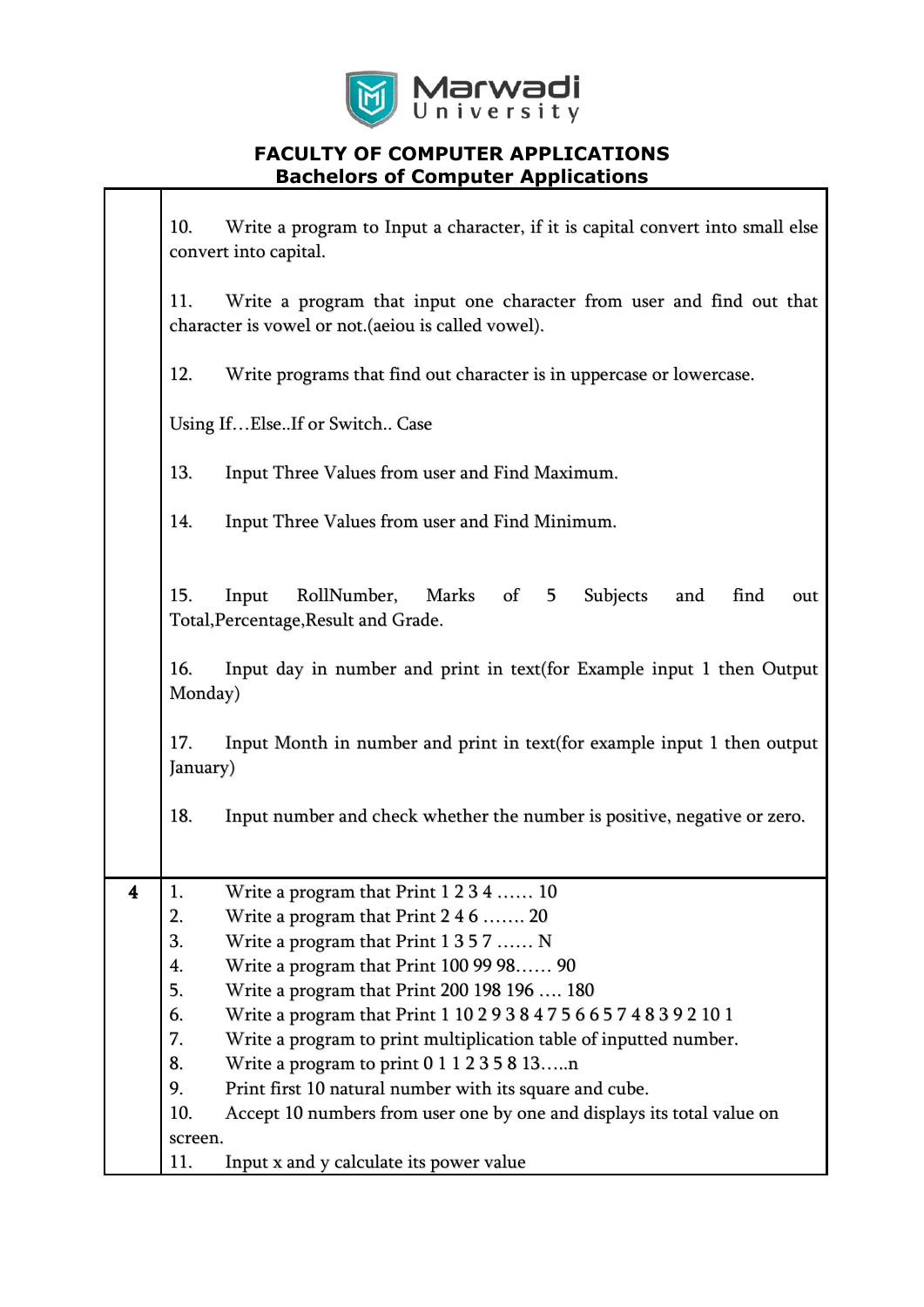

| $\mathbf{1}$<br>$\mathbf{1}$<br>$\mathbf{1}$<br>$\mathbf{1}$<br>22<br>10<br>0 <sub>0</sub><br>12<br>123<br>333<br>101<br>111<br>1234<br>4444<br>1010<br>0000<br>55555<br>12345<br>10101<br>11111<br>G.<br>H.<br>Ε.<br>F.<br>12345<br>12345<br>5<br>$\mathbf{1}$<br>1234<br>2345<br>23<br>54<br>123<br>345<br>456<br>543<br>45<br>12<br>5432<br>78910<br>5<br>1<br>12.<br>Write a program that input number and find out sum of digits.<br>13.<br>Write a program that input number and find out reverse of that number.<br>Write a program that input number and find out number is palindrome or<br>14.<br>not.<br>15.<br>Write a program that input number and find out number is Armstrong or<br>not.<br>16.<br>Write a program that input number and find out number is Prime or not.<br>17.<br>Write a program to find out prime numbers up to user series.<br>18.<br>Write a program to find out Armstrong numbers up to user series.<br>19.<br>Write a program that input number and find out factorial of given number.<br>20.<br>Write a program to display following pyramid using loop. (Upto N terms) | A. | <b>B.</b> | C. | D. |
|-------------------------------------------------------------------------------------------------------------------------------------------------------------------------------------------------------------------------------------------------------------------------------------------------------------------------------------------------------------------------------------------------------------------------------------------------------------------------------------------------------------------------------------------------------------------------------------------------------------------------------------------------------------------------------------------------------------------------------------------------------------------------------------------------------------------------------------------------------------------------------------------------------------------------------------------------------------------------------------------------------------------------------------------------------------------------------------------------------------------|----|-----------|----|----|
|                                                                                                                                                                                                                                                                                                                                                                                                                                                                                                                                                                                                                                                                                                                                                                                                                                                                                                                                                                                                                                                                                                                   |    |           |    |    |
|                                                                                                                                                                                                                                                                                                                                                                                                                                                                                                                                                                                                                                                                                                                                                                                                                                                                                                                                                                                                                                                                                                                   |    |           |    |    |
|                                                                                                                                                                                                                                                                                                                                                                                                                                                                                                                                                                                                                                                                                                                                                                                                                                                                                                                                                                                                                                                                                                                   |    |           |    |    |
|                                                                                                                                                                                                                                                                                                                                                                                                                                                                                                                                                                                                                                                                                                                                                                                                                                                                                                                                                                                                                                                                                                                   |    |           |    |    |
|                                                                                                                                                                                                                                                                                                                                                                                                                                                                                                                                                                                                                                                                                                                                                                                                                                                                                                                                                                                                                                                                                                                   |    |           |    |    |
|                                                                                                                                                                                                                                                                                                                                                                                                                                                                                                                                                                                                                                                                                                                                                                                                                                                                                                                                                                                                                                                                                                                   |    |           |    |    |
|                                                                                                                                                                                                                                                                                                                                                                                                                                                                                                                                                                                                                                                                                                                                                                                                                                                                                                                                                                                                                                                                                                                   |    |           |    |    |
|                                                                                                                                                                                                                                                                                                                                                                                                                                                                                                                                                                                                                                                                                                                                                                                                                                                                                                                                                                                                                                                                                                                   |    |           |    |    |
|                                                                                                                                                                                                                                                                                                                                                                                                                                                                                                                                                                                                                                                                                                                                                                                                                                                                                                                                                                                                                                                                                                                   |    |           |    |    |
|                                                                                                                                                                                                                                                                                                                                                                                                                                                                                                                                                                                                                                                                                                                                                                                                                                                                                                                                                                                                                                                                                                                   |    |           |    |    |
|                                                                                                                                                                                                                                                                                                                                                                                                                                                                                                                                                                                                                                                                                                                                                                                                                                                                                                                                                                                                                                                                                                                   |    |           |    |    |
|                                                                                                                                                                                                                                                                                                                                                                                                                                                                                                                                                                                                                                                                                                                                                                                                                                                                                                                                                                                                                                                                                                                   |    |           |    |    |
|                                                                                                                                                                                                                                                                                                                                                                                                                                                                                                                                                                                                                                                                                                                                                                                                                                                                                                                                                                                                                                                                                                                   |    |           |    |    |
|                                                                                                                                                                                                                                                                                                                                                                                                                                                                                                                                                                                                                                                                                                                                                                                                                                                                                                                                                                                                                                                                                                                   |    |           |    |    |
|                                                                                                                                                                                                                                                                                                                                                                                                                                                                                                                                                                                                                                                                                                                                                                                                                                                                                                                                                                                                                                                                                                                   |    |           |    |    |
|                                                                                                                                                                                                                                                                                                                                                                                                                                                                                                                                                                                                                                                                                                                                                                                                                                                                                                                                                                                                                                                                                                                   |    |           |    |    |
|                                                                                                                                                                                                                                                                                                                                                                                                                                                                                                                                                                                                                                                                                                                                                                                                                                                                                                                                                                                                                                                                                                                   |    |           |    |    |
|                                                                                                                                                                                                                                                                                                                                                                                                                                                                                                                                                                                                                                                                                                                                                                                                                                                                                                                                                                                                                                                                                                                   |    |           |    |    |